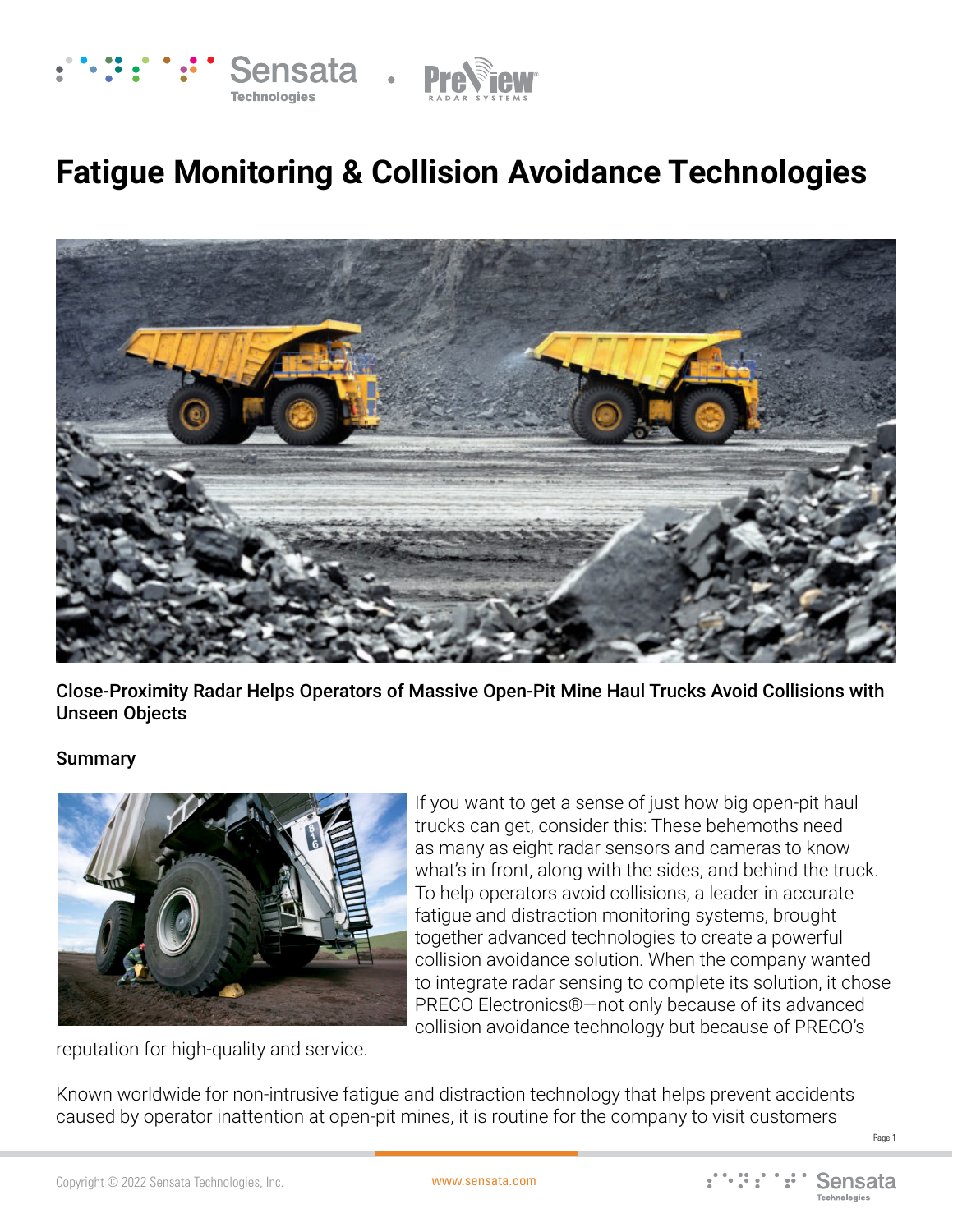across the globe implementing anti-fatigue systems. Once on site, though, many mines are found to be plagued by property damage caused by collisions between the enormous ore-hauling trucks and unseen objects. Recognizing a market opportunity, they set about improving their object detection offerings.

# Providing Safety Three Stories Below

With customers often looking for solutions to close proximity events, their systems needed an integrative solution capable of PreView Xtreme - PRECO Electronicshandling machines of such a size. Many operators are driving haul trucks that are stories tall; which is why it is not surprising when they inadvertently hit things – large rocks, berms, and even other vehicles – located far below them.

The largest of these haul trucks can carry up to 450 tons of ore. They are so big (the biggest vehicles weigh 360 tons and are 27 feet high) that they are equipped with ladders to help



operators access the cabs. The ladders extend beyond the main frame of the truck and tend to be the first casualty in the event of a collision. Customers don't need to have too many ladders torn from their haul trucks to see the economic sense of investing in good object-detection technology.

Even when up to eight cameras per haul truck are installed, the integrated solution is still very cost effective. And, by integrating PRECO's PreView® Radar collision avoidance sensors with a telematics solution, customers are able to dramatically lower incident rates of costly collisions.

## Intelligent Collision Avoidance Technology Integrated with Telematics

Prior to integrating PRECO's technology into the telematics solution, this international fatigue monitoring company was combining video recordings, video storage, GPS, and vehicles speed to avoid collisions. But, they were still concerned about collisions with objects very close to the trucks. PRECO's object detection systems provide that close-proximity awareness.

To take their solution to the next level, the company came to the conclusion that to become a first-rate solution across the globe, they needed to add radar technology. After reaching out to international contacts and customers, conducting research, and testing different radars to discern characteristics, distance capabilities and situational functionality – they came to the conclusion that PRECO's PreView Radar sensors are configurable and a consistently reliable radar solution.

Integrated into the existing fatigue and distraction solution, the radar sensors create a powerful objectdetection solution. Sending Mine Safetythe combined data stream to a server provides reporting, trends, analysis, instant investigation data, and other information to help mines operate safely and efficiently.

The majority of the PreView Radar sensors were installed on haul trucks, and a number of other sensors were installed on shovels to prevent haul trucks from coming too close during loading. PRECO's heavy-duty sensors were also placed on smaller pieces of equipment including loaders and dozers.